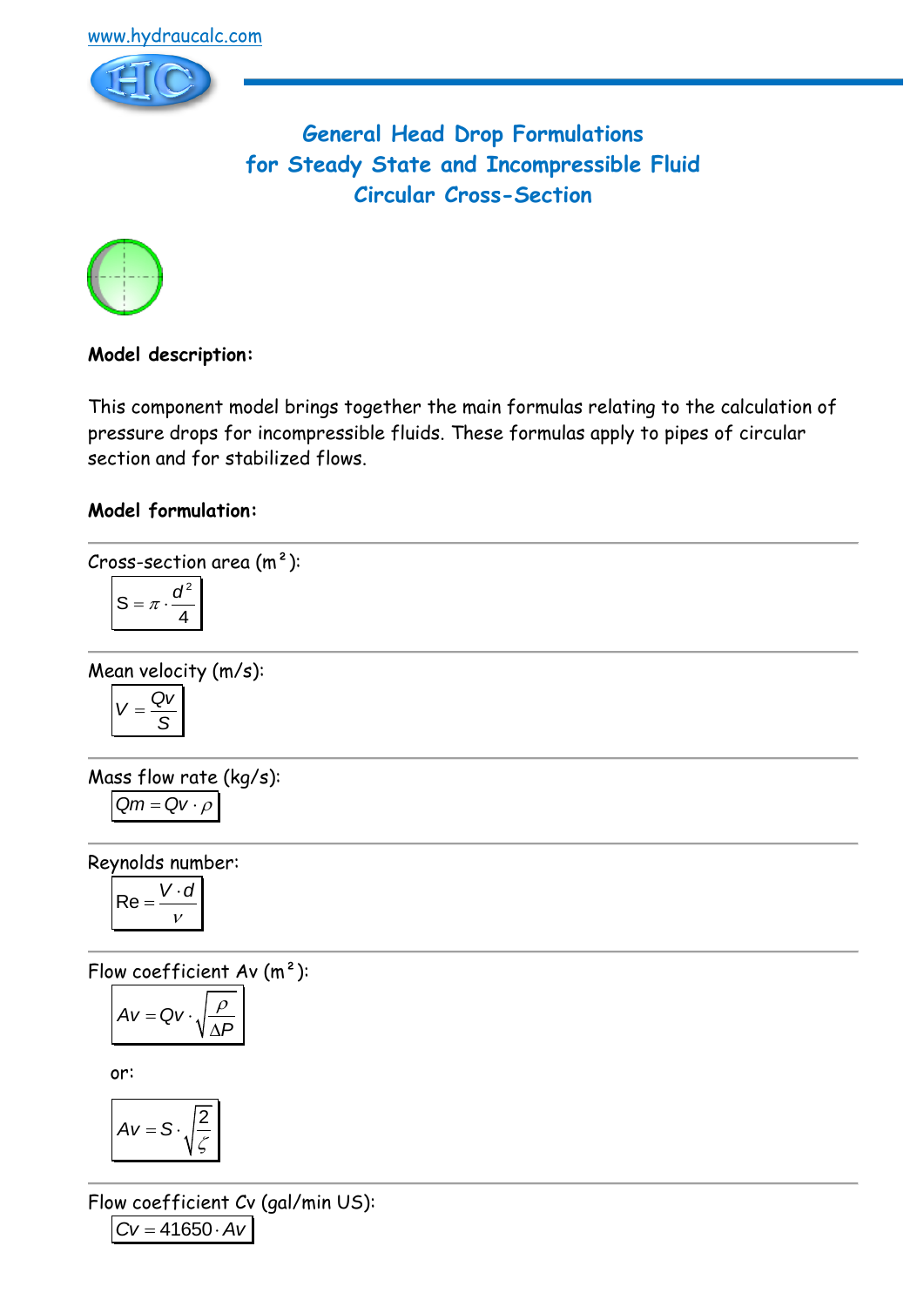or:

$$
CV = QV_{[gpm\text{ US}]}\cdot\sqrt{\frac{G_{[-]}}{\Delta P_{[psi]}}}
$$

#### where:

Qv Volume flow rate (gal/min US)

- $\Delta P$  Pressure loss (psi)
- G Specific gravity of fluid (1 for water at 60°F)

## Flow coefficient Kv  $(m^3/h)$ :

 $Kv = 36023 \cdot Av$ 

or:

$$
Kv = Qv_{\left[m^{3}/h\right]} \cdot \sqrt{\frac{G_{\left[-\right]}}{\Delta P_{\left(bar\right)}}}
$$

where:

 $Qv$  Volume flow rate  $(m^3/h)$ 

 $\Delta P$  Pressure loss (bar)

G Specific gravity of fluid (1 for water at  $15^{\circ}$ C)

Pressure loss coefficient ():

$$
\zeta = \lambda \cdot \frac{L}{d}
$$

Pressure loss (Pa): 2  $\Delta P = \zeta \cdot \frac{\rho \cdot V^2}{2}$ 

Head loss of fluid (m):

$$
\Delta h = \zeta \cdot \frac{V^2}{2 \cdot g}
$$

Hydraulic power loss (W):  $Wh = \Delta P \cdot QV$ 

# **Symbols, Definitions, SI Units:**

- d Pipe internal diameter (m)
- S Cross-sectional area  $(m<sup>2</sup>)$
- $Qv$  Volume flow rate  $(m^3/s)$
- Qm Mass flow rate (kg/s)
- V Mean velocity (m/s)
- Re Reynolds number ()
- Av Flow coefficient  $(m<sup>2</sup>)$
- Cv Flow coefficient (USG/min)